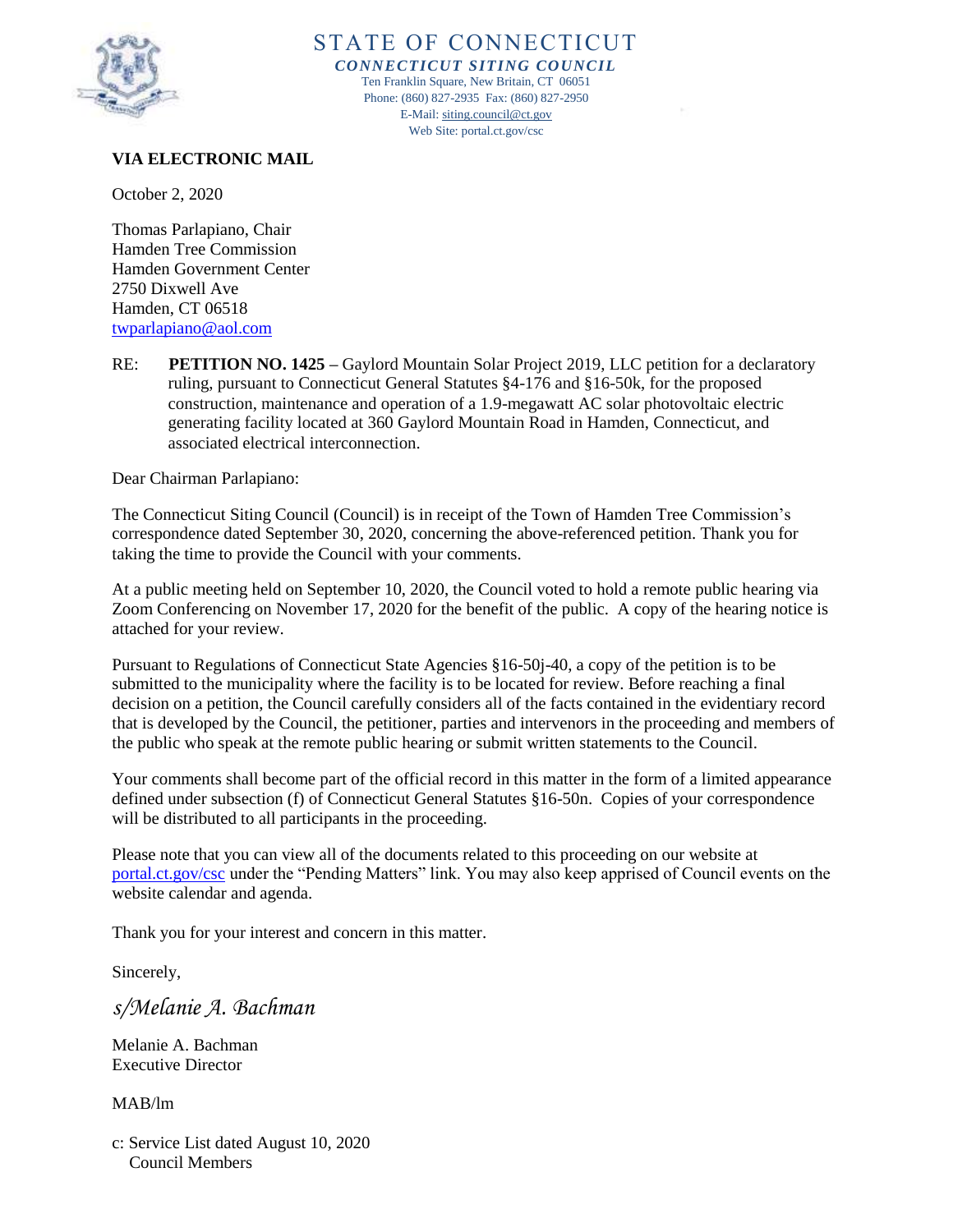

STATE OF CONNECTICUT *CONNECTICUT SITING COUNCIL* Ten Franklin Square, New Britain, CT 06051 Phone: (860) 827-2935 Fax: (860) 827-2950 E-Mail[: siting.council@ct.gov](mailto:siting.council@ct.gov) Web Site: www.ct.gov/csc

### HEARING NOTICE

Pursuant to provisions of Connecticut General Statutes § 16-50m and Governor Lamont's March 14, 2020 Executive Order No. 7B, notice is hereby given that the Connecticut Siting Council (Council) will conduct a public hearing via Zoom remote conferencing on Tuesday, November 17, 2020, beginning with an evidentiary session at 2:00 p.m., and continuing with a public comment session at 6:30 p.m. The hearing will be on a petition from Gaylord Mountain Solar Project 2019, LLC for a declaratory ruling, pursuant to Connecticut General Statutes §4-176 and §16-50k, for the proposed construction, maintenance and operation of a 1.9-megawatt AC solar photovoltaic electric generating facility located at 360 Gaylord Mountain Road in Hamden, Connecticut.

The purpose of the hearing is to receive evidence on the petitioner's assertions that the construction, operation, and maintenance of the facility will not have a substantial adverse environmental effect. The 2:00 p.m. evidentiary session will provide the petitioner, parties and intervenors an opportunity to cross-examine positions. **No public comments will be received during the 2:00 p.m. evidentiary session.** The 6:30 p.m. public comment session will be reserved for the public to make brief statements into the record. During the 6:30 p.m. public comment session, the petitioner will present an overview of the proposed facility.

Attendees can join by clicking (or entering) the following link: <https://zoom.us/j/94286416985?pwd=TEhHNVI5RjBNL1J2SUNYcHg4N1Q4UT09> from a computer, smartphone, or tablet. **Meeting ID: 942 8641 6985 and Passcode: qL1A6K** No prior software download is required. For audio-only participation, attendees can join by dialing in **at 1(929) 205-6099 (not toll free)** and then enter the **Meeting ID: 942 8641 6985 and Passcode: 342162** from a telephone.

**Interested persons may join any session to listen, but must sign-up in advance to speak during the 6:30 p.m. public comment session.**

To participate in the **6:30 p.m. public comment session by computer, smartphone or tablet**, please send an email to [siting.council@ct.gov](mailto:siting.council@ct.gov) with your name, email address and mailing address by **November 10, 2020**. To participate in the **6:30 p.m. public comment session by telephone**, please leave a voicemail message at 860-827-2935 with your name, telephone number, and mailing address by **November 10, 2020**. Public comments may also be submitted to the Council by electronic mail or by regular mail.

Any person may be removed from the Zoom remote evidentiary session or public comment session at the discretion of the Council.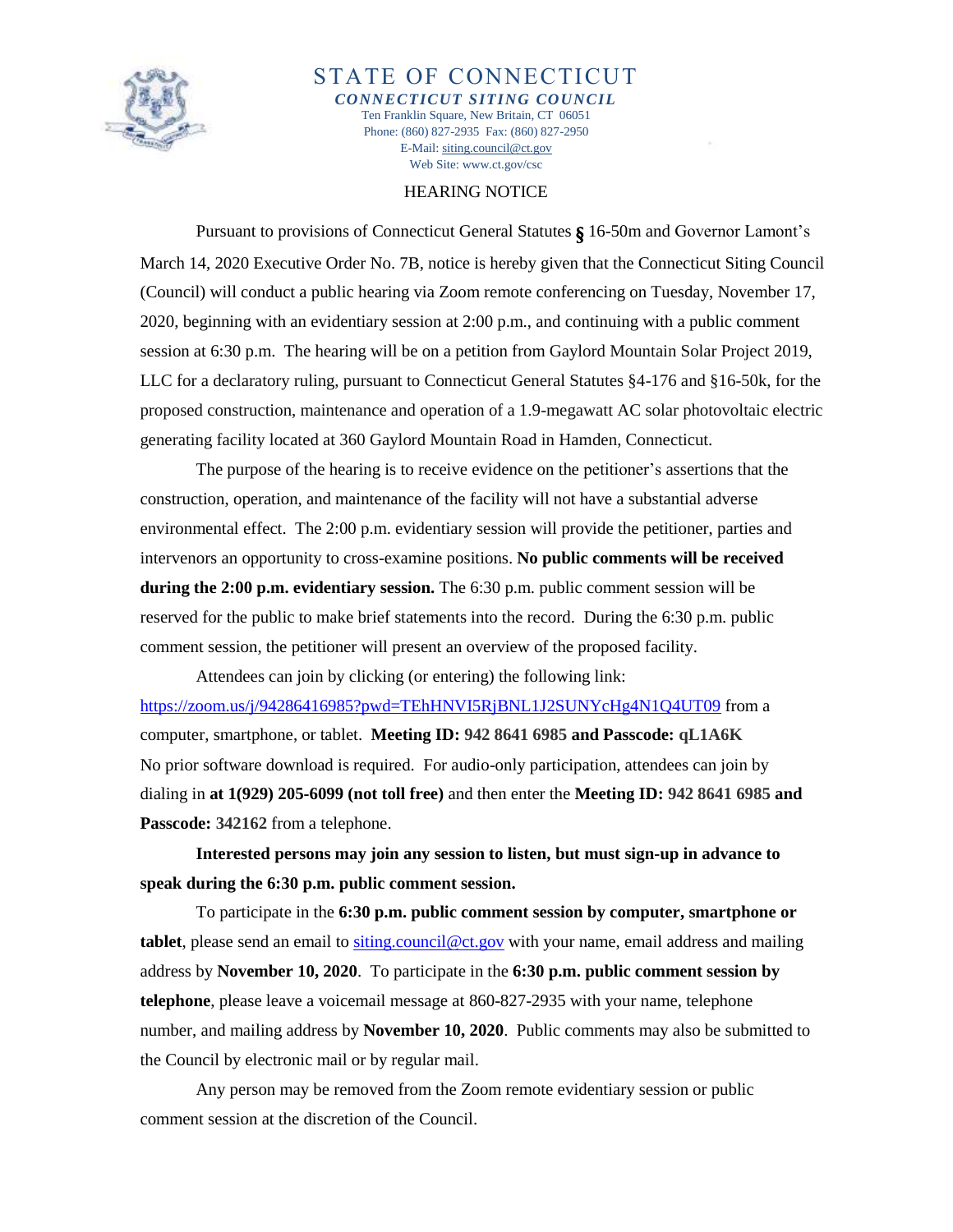Applicable law for this proceeding includes the Public Utility Environmental Standards Act, General Statutes § 16-50g, et seq., and Sections 16-50j-1, et seq., of the Regulations of Connecticut State Agencies.

The Council directs that all testimony and exhibits be pre-filed electronically with the Council and all parties and intervenors by November 10, 2020.

Individuals are encouraged to participate through their elected officials and other party/intervenor groupings.

Any person seeking to be named or admitted as a party or intervenor to the proceeding may file a written request to be so designated at [siting.council@ct.gov,](mailto:siting.council@ct.gov) on or before November 10, 2020.

Parties and intervenors will be allowed to submit briefs and proposed findings of fact within 30 days after the close of the evidentiary record.

Any person who is not a party or intervenor to this proceeding may file a written statement with the Council up to 30 days after the close of the evidentiary record. No written statement or any other information will be accepted after 30 days of the close of the evidentiary record, except as otherwise prescribed by law or the Council.

A verbatim transcript of the hearing will be posted on the Council's project webpage and deposited in the Town Clerk's Offices of the Hamden and Bethany Town Halls for the convenience of the public.

Requests for information in alternative formats or for sign-language interpreter services must be submitted in writing by November 10, 2020.

Information about how the public hearing will be conducted and how the public can access it will be posted on the Council's Petition No. 1425 project webpage at the following link: [https://portal.ct.gov/CSC/3\\_Petitions/Petition-Nos-1421-1430/Petition-No-1425-Gaylord-](https://portal.ct.gov/CSC/3_Petitions/Petition-Nos-1421-1430/Petition-No-1425-Gaylord-Mountain-Solar-Project-2019-LLC)[Mountain-Solar-Project-2019-LLC](https://portal.ct.gov/CSC/3_Petitions/Petition-Nos-1421-1430/Petition-No-1425-Gaylord-Mountain-Solar-Project-2019-LLC)

The petitioner is represented by the following:

### **Petitioner Its Representative**

| Gaylord Mountain Solar Project 2019, LLC | Kenneth C. Baldwin, Esq. |
|------------------------------------------|--------------------------|
|                                          | Robinson & Cole LLP      |
|                                          | 280 Trumbull Street      |
|                                          | Hartford, CT 06103-3597  |

A copy of the petition is available for review on the Council's website at [portal.ct.gov/csc](http://www.ct.gov/csc) under the link "Pending Matters." The Council has assigned this proceeding Petition No. 1425.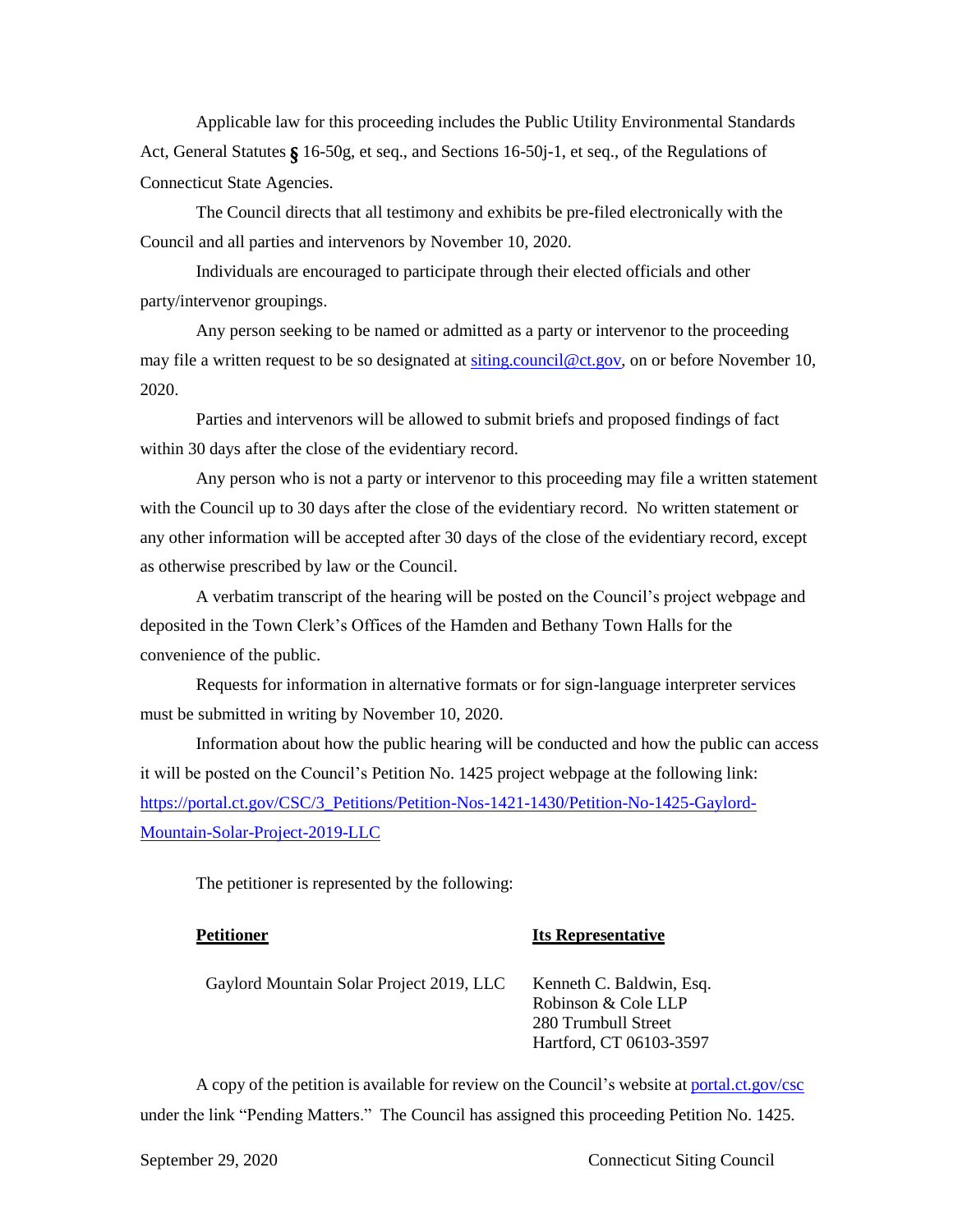# **Tree Commission** Town of Hamden

September 30, 2020 Ms. Melanie A. Bachman, Executive Director Connecticut Siting Council Ten Franklin Square New Britain, CT 06051

Re: Petition # 1425 for a Declaratory Ruling concerning a 1.9-megawatt photovoltaic generation facility at 360 Gaylord Mountain Road in Hamden, CT

Ms. Bachman and Honorable Members of the Siting Council:

We greatly appreciate the extended comment period which considers the monthly schedule of many volunteer commissions and organizations. After review of the Petition and the Environmental Assessment, the Hamden Tree Commission has voted to oppose the plan. Our assessment noted several inconsistencies in the proposal and the absence of Appendix I and a standard inventory made by a consulting forester. We believe that this proposal to clear cut and chip over 12 acres of mature, mesic hardwood forest that is on steep slopes and contains wetlands will have substantial adverse permanent environmental impacts. Furthermore, the lack of timber harvest is a waste of resources and an opportunity to reduce atmospheric pollution. Specifics of our opposition follow:

- 1) Because this parcel has only 1 acre of core forest as defined by DEEP, the applicant treats the forest as a nuisance that needs to be removed in the most expedient manner--conversion to wood chips. The proposal provides only a generic description of the forest, addressing only DEEP concerns about air and water quality and wildlife, and omits timber and other forest values.
- 2) All above ground woody biomass will be chipped (12.3 acres). Based on the average for CT forests (USDA Forest Inventory Analysis 2018) (FIA), this would be 935 tons dry weight, 3.5 pounds per square foot of land surface. The decay of these chips would release 1,714 tons of carbon dioxide  $(CO<sub>2</sub>)$ .
- 3) Timber will not be harvested on the property. Thus, a valuable industrial raw material will be wasted and the sequestered carbon that the forest has been accumulating and storing for several years will be converted to atmospheric CO<sub>2</sub>. For example, in the SE corner, visible from the trail, is a red oak that is about 30" DBH with >35 ft of clear bole. Additional trees, considerably larger than the 10-16" DBH that the applicant indicates are present, are visible from the public road and in the Figures provided. The applicant should provide a report from a consulting forester that gives an inventory of the species, stocking density and harvestable timber on the property, as well as mark trees suitable for timber harvest. Lacking this information, an estimate of the net volume of harvestable sawtimber is 112 000 board feet, based on averages published by FIA for the State. The yield of useable hardwood lumber converted into furniture, flooring etc. is equivalent to 312 tons of carbon dioxide more or less permanently sequestered.
- 4) The value of additional ecosystem services, in addition to harvestable timber, provided by the trees on this property – reduced erosion and runoff, sequestration of carbon, temperature remediation, improvements to air and water quality, support of local biodiversity – greatly outweigh the benefits of the proposed solar farm to the greater New Haven community. These